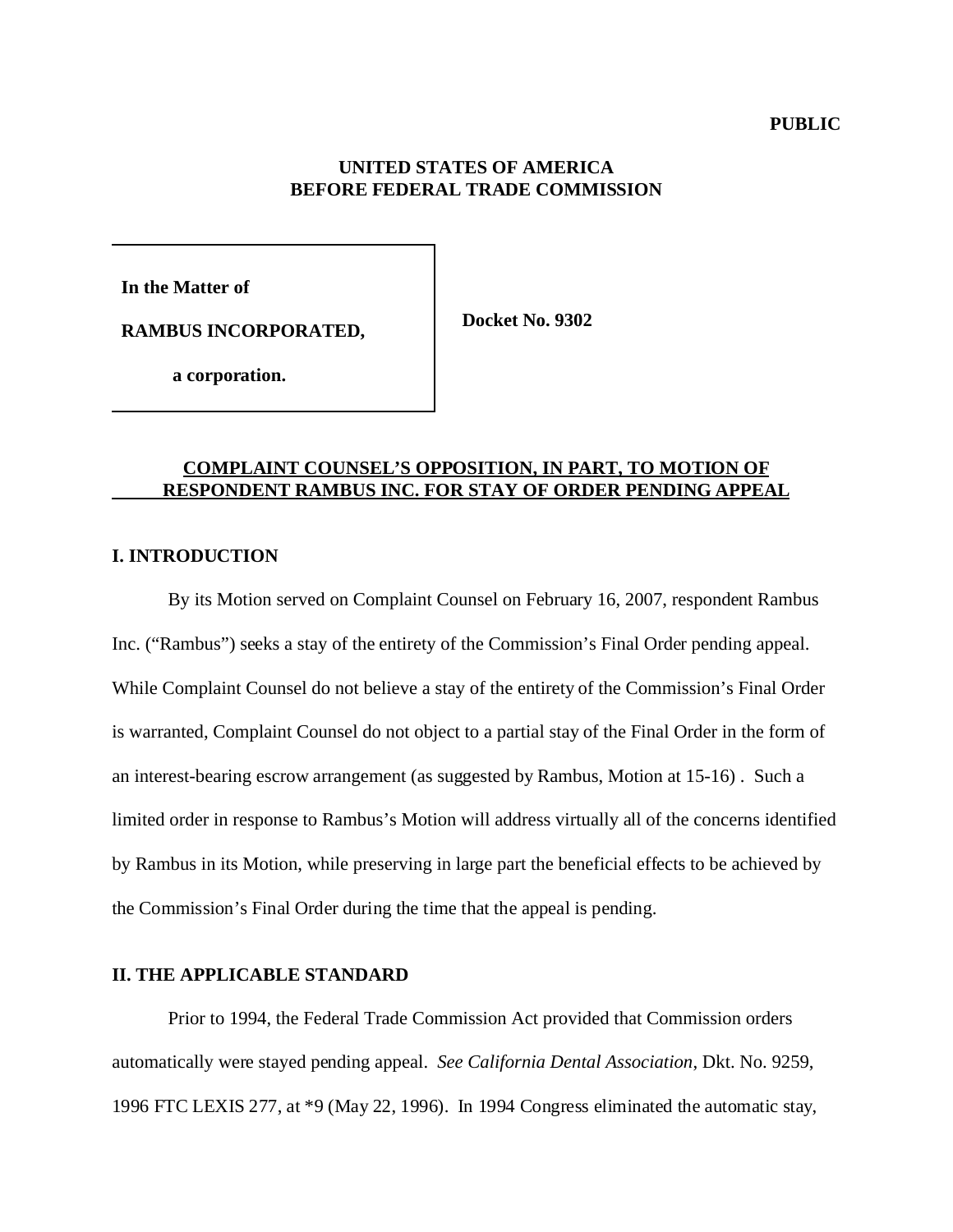finding that the automatic stay had encouraged respondents to file petitions for review "'based on frivolous or other unmeritorious claims largely for the purpose or effect of delay[ing],'" often for years, compliance with the Federal Trade Commission Act. *Id.* at \*8-9 (quoting S. Rep. No. 130, 103d Cong., 1st Sess., at 11 (1993)). Following repeal of the automatic stay, the Commission was to stay its own order only when it had ruled on "an admittedly difficult legal question and when the equities of the case suggest that the status quo should be maintained." *Id.* at \*9-10 (citation omitted).

This standard is reflected in Commission Rule § 3.56(c), 16 C.F.R. § 3.56(c), which provides that in determining whether to grant a stay the Commission will consider (1) "the likelihood of the applicant's success on appeal;" (2) "whether the applicant will suffer irreparable harm if a stay is not granted;" (3) "the degree of injury to other parties if a stay is granted;" and (4) "why the stay is in the public interest." *See also North Texas Specialty Physicians*, Dkt. No. 9312, 2006 FTC LEXIS 10, at \*2 (Jan. 20, 2006); *Toys "R" Us, Inc.*, 126 F.T.C. 695, 696 (1998).

## **III. RAMBUS'S MOTION FOR STAY OF THE ENTIRETY OF THE FINAL ORDER SHOULD BE DENIED**

Rambus seeks a stay of the Final Order in its entirety, but presents no credible arguments or evidence as to why the entire Final Order should be stayed. Rambus has overstated its likelihood of success on appeal, has overstated the harm it would suffer from failure to stay the Final Order, and has understated the harm to other parties from a stay of the Final Order.

Complaint Counsel disagree with Rambus's argument that there is a likelihood of success on the merits of an appeal. The arguments stated by Rambus (Motion at 3-7) appear to provide a glimpse of the issues it intends to raise in its appeal, but Complaint Counsel believe that the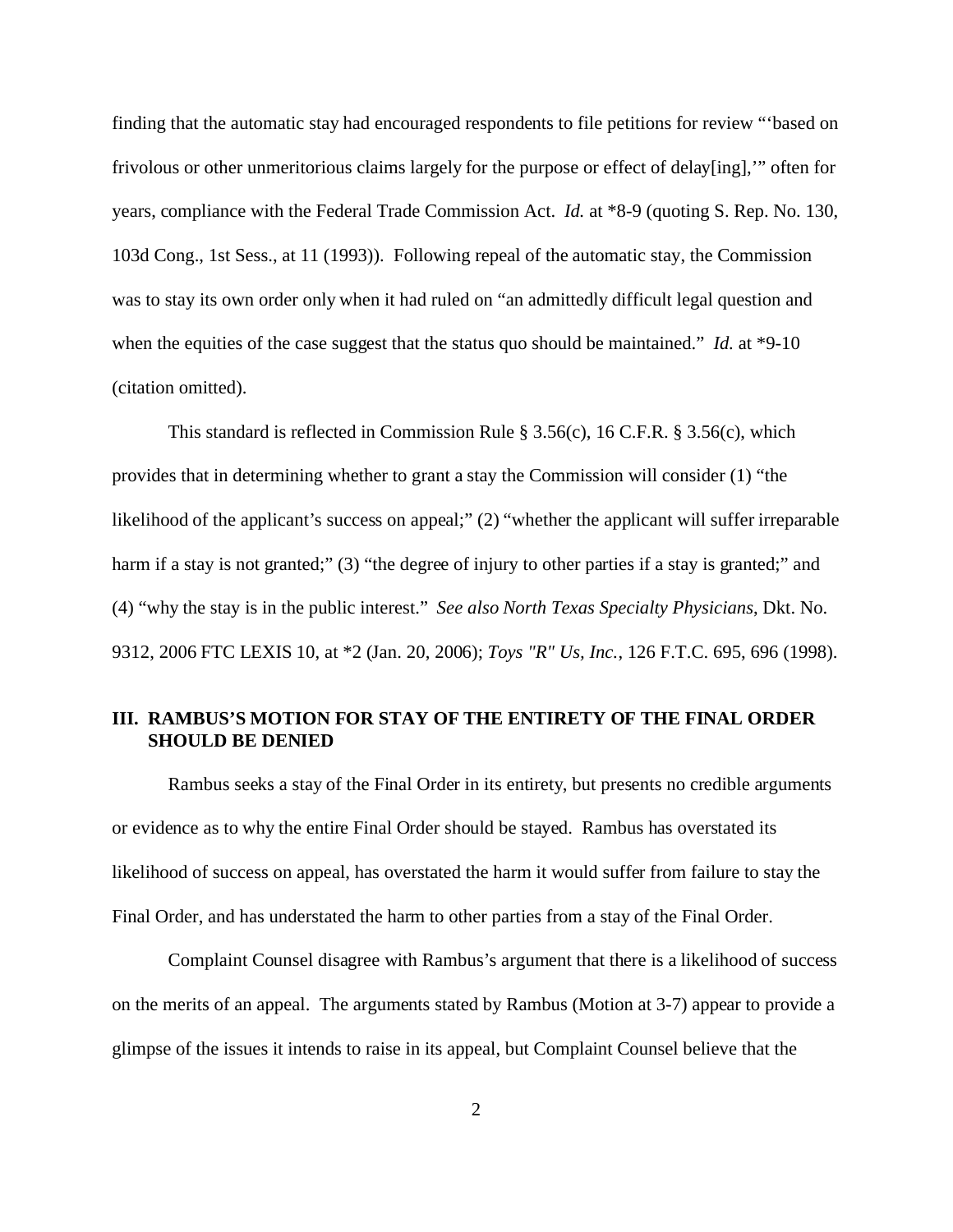sound analysis contained in the Commission's carefully-reasoned Opinions on Liability and Remedy is not susceptible to likely reversal. Rather the Commission's decision, in our view, is likely to become a valuable precedent for the future development of the law pertaining to the conduct of parties in the standard-setting process.

Rambus's argument that it faces irreparable harm in the absence of a stay is also exaggerated. Rambus suggests that without a stay it will bleed away its future financial "lifeblood" if required to forego collection of excess royalties on SDRAM and DDR SDRAM during the pendency of an appeal (Motion at 13). The reality, however, is that the DRAM industry has already moved on to later iterations of JEDEC standards that Rambus is free to pursue for royalties completely unimpeded by the Final Order. As shown in the chart in Attachment A, current industry estimates indicate that in 2007, SDRAM and DDR SDRAM chips will generate roughly \$7 billion in worldwide sales. The expected worldwide sales of other JEDEC-standard chips that contain the relevant Rambus patented technologies – DDR2 and DDR3 – is estimated to be more than \$26 billion. This lopsided trend toward later iterations of JEDEC standards not touched by the Final Order is expected to continue even more dramatically in future years. Thus there will continue to be substantial quantities of worldwide JEDECstandard DRAM sales that Rambus can pursue for royalties, during the appeal and later, unimpeded by the Final Order. Rambus is not likely to bleed to death.

Rambus also argues that it will suffer from "market confusion and loss of goodwill" if it is required to implement the provisions of the Final Order in connection with its existing patent licensees (Motion at 11-13). Rambus ignores, however, that the Commission has found that Rambus was the perpetrator of more than a decade of deception directed at the DRAM industry.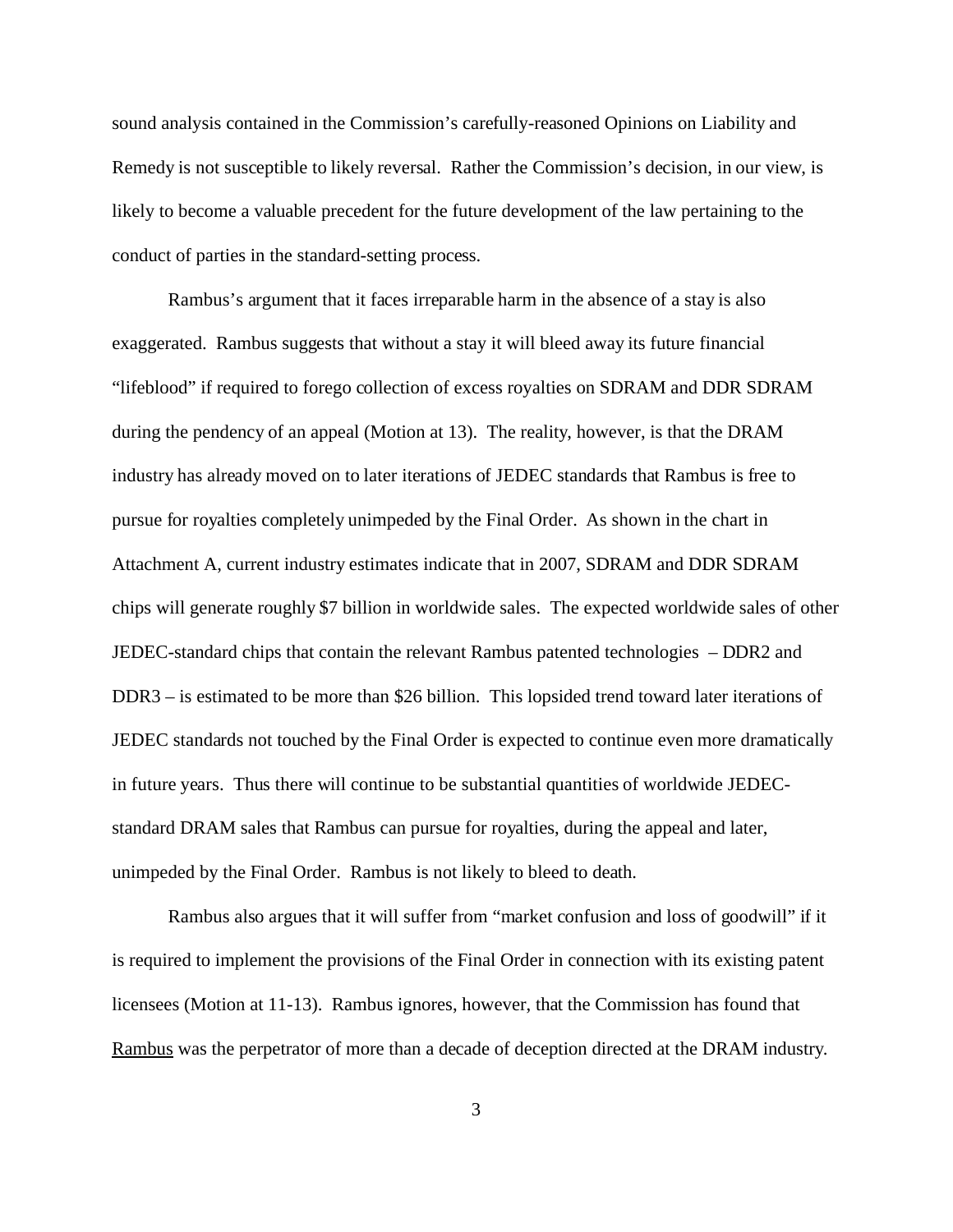Although Rambus argues that it should be able to preserve the existing pattern of licensing that it has been able to achieve as a result of its past conduct, Complaint Counsel believe that undoing the effects of this unlawful conduct is one of the core public interest objectives of the Final Order.

Complaint Counsel believe that Rambus has fallen far short of the showing necessary to establish grounds for a stay for the entirety of the Final Order. Indeed, the substantive provisions contained in Paragraphs II, III, VIII, IX, X, and XI are not addressed in any fashion by the arguments or the affidavits offered by Rambus in support of its Motion.<sup>1</sup> With respect to these Paragraphs, Rambus has failed to comply with the requirement of Commission Rule § 3.56(c), 16 C.F.R. § 3.56(c), that an application for a stay "state the reasons a stay is warranted and the facts relied upon, and shall include supporting affidavits or other sworn statements."

Accordingly, Rambus's motion for a stay of the entirety of the Final Order should be denied.

<sup>&</sup>lt;sup>1</sup> Those paragraphs of the Final Order address issues other than Rambus's efforts to enforce its patents and collect royalties under its licenses. Paragraphs II and III of the Final Order concern Rambus's future dealings with Standard-Setting Organizations. Paragraph VIII concerns Rambus giving notice of the Final Order to certain entities. Paragraph IX of the Final Order concerns compliance respots to the Commission and the preservation of records of Rambus that are relevant to compliance with the Final Order. Paragraph X of the Final Order concerns the Commission's access to information held by Rambus. Paragraph XI of the Final Order concerns Rambus's notice to the Commission of changes in Rambus that could affect its compliance obligations. *Cf. North Texas Specialty Physicians*, Dkt. No. 9312, 2006 FTC LEXIS 10 (Jan. 20, 2006) (denying full stay of order, but granting limited stay as to termination of preexisting contracts).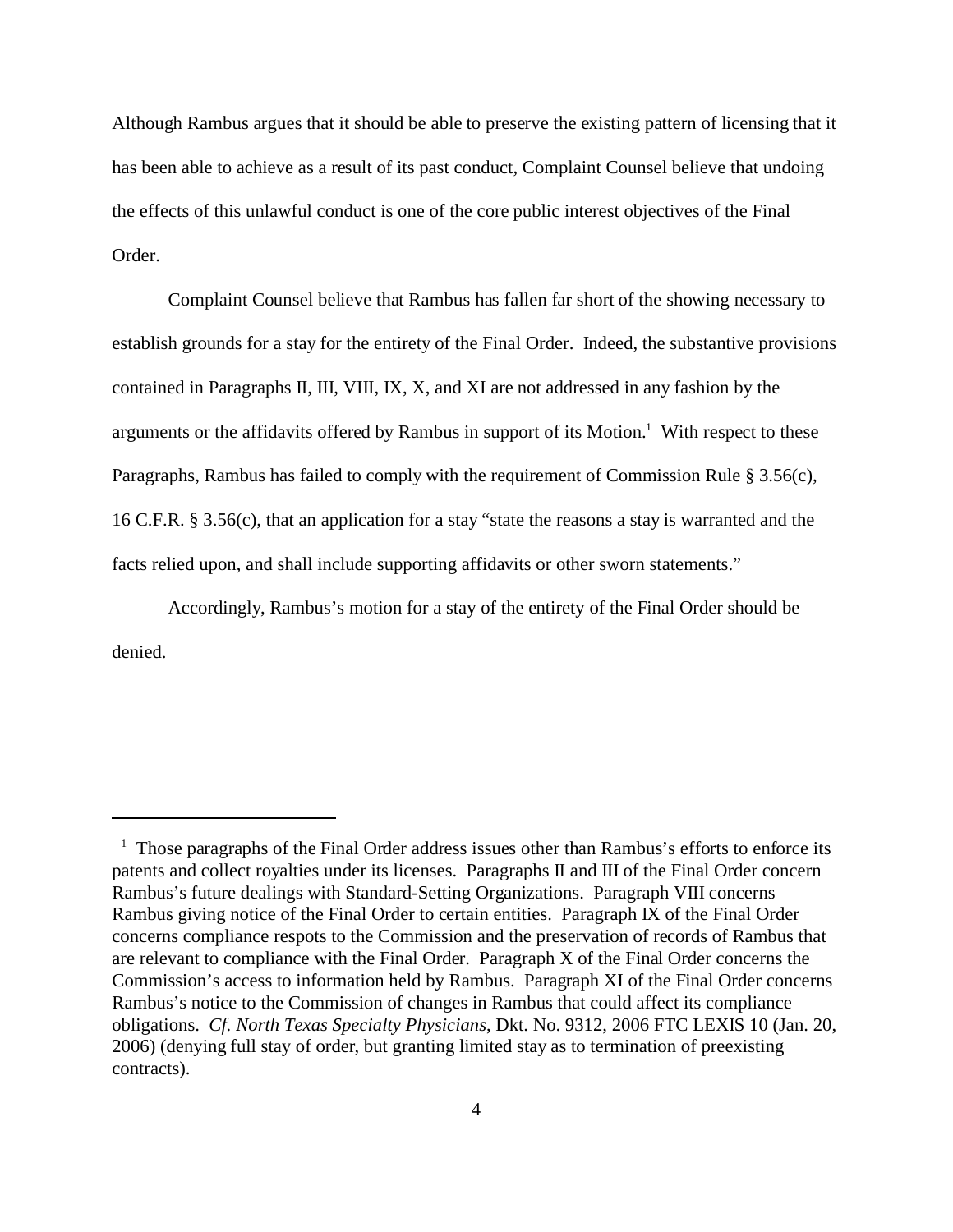# **IV. RAMBUS'S CONCERNS CAN BE FULLY SATISFIED BY A PARTIAL AND LIMITED STAY OF THE FINAL ORDER ESTABLISHING AN ESCROW FOR EXCESSIVE ROYALTIES DURING THE APPEAL.**

Complaint Counsel believe that Rambus could be protected from the possible adverse risks it has said it faces during an appeal by granting a partial and limited stay of the provisions of Paragraphs IV through VII of the Order – the provisions that deal with Rambus's efforts to enforce its patents and collect royalties under its licenses. Such a partial stay will leave these provisions of the Final Order in effect, but will establish an escrow procedure that will allow Rambus to license the Relevant U.S. Patents<sup>2</sup> and Relevant Foreign Patents<sup>3</sup> (collectively "Relevant Patents") for amounts in excess of the Maximum Allowable Royalty Rates<sup>4</sup> ("MARR") so long as the licensees place the excess amounts in escrow pending appeal of the Final Order. It will also allow Rambus to continue to enforce the Relevant Patents, but only on the condition that any royalties in excess of MARR that are collected as the result of such enforcement be placed in escrow pending appeal of the Final Order. A proposed stay order implementing such a limited and partial stay ("Proposed Order") is attached as Attachment B to this filing.

The Proposed Order we suggest will permit Rambus to acquire, and to seek to acquire, rights to consideration in excess of MARR ("Excess Consideration"), but only if Rambus satisfies the conditions of subparagraphs 1.a. through 1.e. The first such condition, specified in

<sup>2</sup>*See* Paragraph I.N. of the Final Order (definition of "Relevant U.S. Patents").

<sup>3</sup>*See* Paragraph I.M. of the Final Order (definition of "Relevant Foreign Patents").

<sup>4</sup>*See* Paragraph I.J. of the Final Order (definition of "Maximum Allowable Royalty Rates").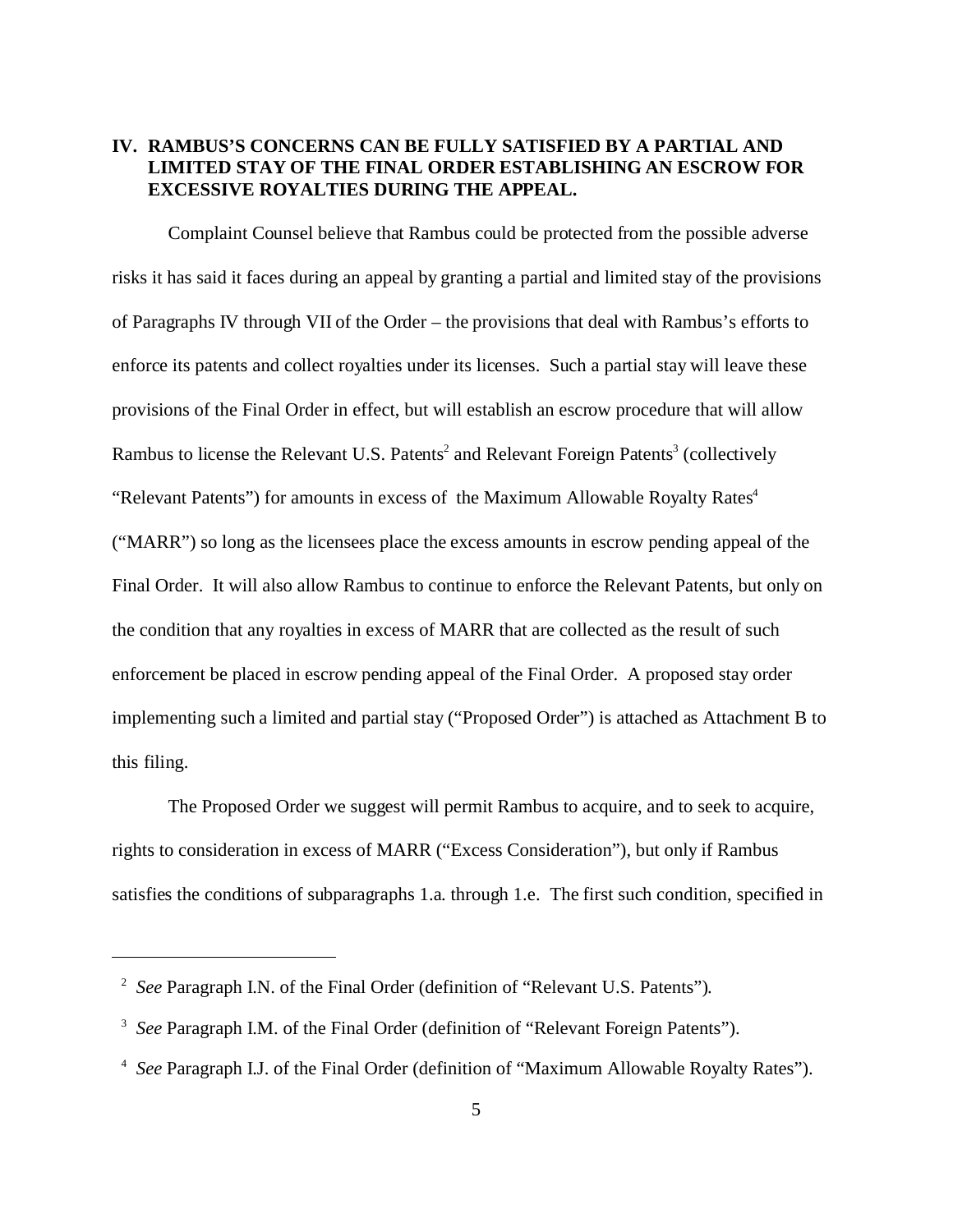Subparagraph 1.a., is that the Excess Consideration either (1) be held in escrow by an escrow agent approved the Commission and in a manner approved by the Commission or (2) be retained pursuant to contingent contract by the party paying such consideration.

Complaint Counsel believe it is essential that any escrow arrangement be approved by the Commission. Absent a requirement for Commission approval, Rambus would be free to structure the arrangement for its own benefit, rather than the benefit of the parties that have paid into escrow ("Payers"). For example, Rambus might structure the arrangement so that some of the administrative costs of escrow would be covered indirectly by a reduction in the rate of interest that the Excess Consideration accrues in escrow.

The mechanism for Commission approval of an escrow arrangement will be the same as that employed in merger cases, in which the Commission orders divestiture to an acquirer or acquirers that "receive[s] the prior approval of the Commission and only in a manner that receives the prior approval of the Commission."<sup>5</sup> The Commission will decide whether to approve an escrow agent (rather than an acquirer) and an escrow agreement between the Rambus and an escrow agent (rather than a divestiture agreement).

Subparagraph 1.b. will prevent Excess Consideration from being placed in escrow until the Commission approves an escrow arrangement. Allowing the collection of Excess Consideration by an unapproved escrow agent in a manner not yet approved by the Commission

<sup>&</sup>lt;sup>5</sup> See, e.g. Service Corporation International, Dkt. No. C-4174, 2006 FTC LEXIS 89, \*19 (Dec, 29, 2006); *Cytec Industries Inc.*, Dkt No. C-4132, 2005 FTC LEXIS 53, \*20 (April 7, 2005); *Chicago Bridge & Iron Company*, Dkt No. 9300, 2004 FTC LEXIS 250, \*12 (Dec. 21, 2004). *See also*, Commission Rule § 2.41(f), 16 C.F.R. § 2.41(f).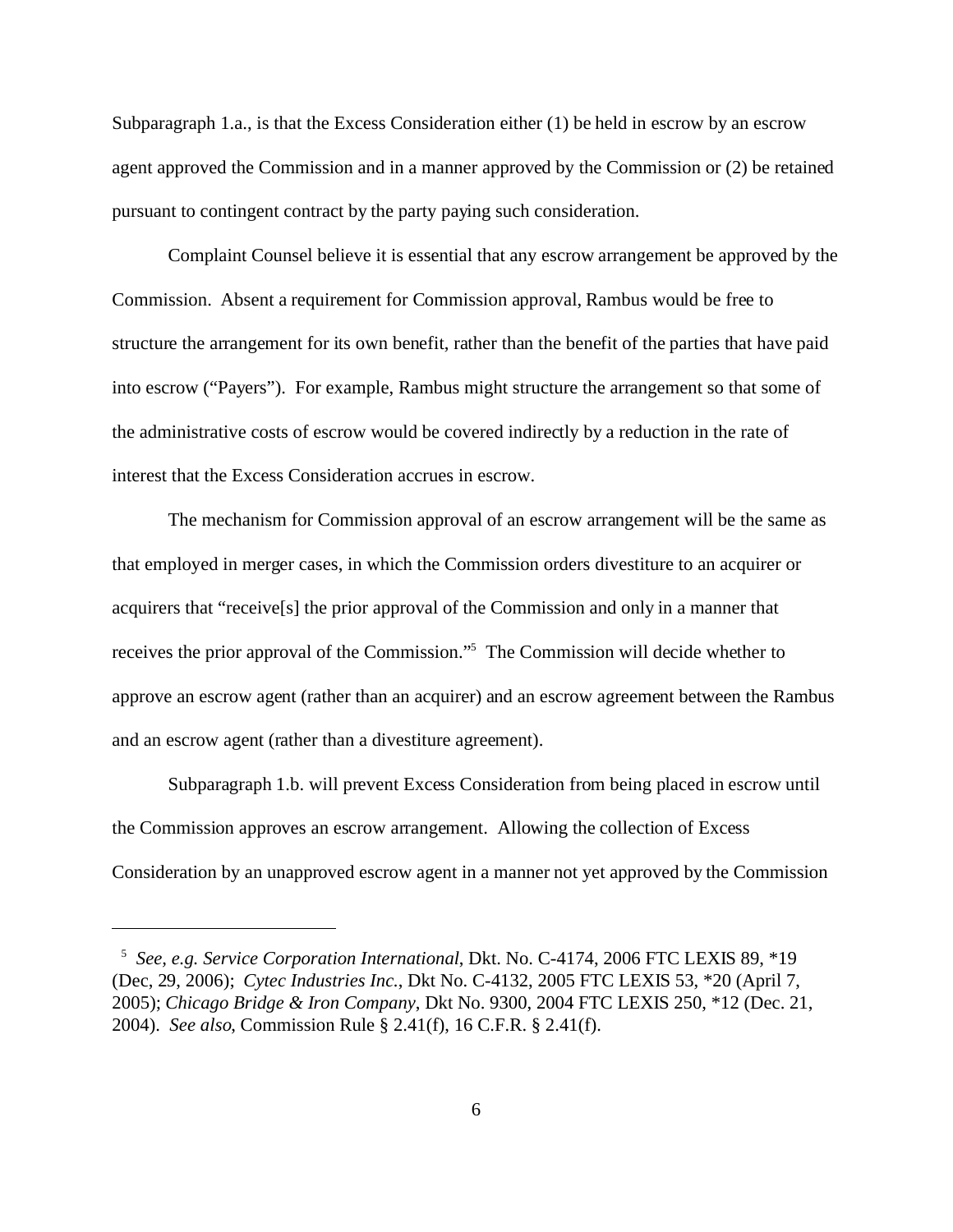could undermine the purposes of the Proposed Order, if the Commission ultimately did not approve that escrow arrangement.

Subparagraphs 1.c. and 1.d. specify that the Excess Consideration could not be released from escrow, or paid out pursuant to a contingent contract, except by order of the Commission. There are two reasons why the release and pay-out should await a future Commission order. First, there are many conceivable outcomes to any appeal – not only a decision simply affirming or reversing the Commission's decision, but also a decision to affirm in part and reverse in part, or to remand with instructions. Consequently, it does not appear practical now to anticipate and plan for all possible outcomes. Second, there will need to be clauses in the escrow agreement and in the contingent contracts specifying "triggering" events under which the Excess Consideration is to be released or paid out. Complaint Counsel believe this "trigger" should be clear and unambiguous.

Subparagraph 1.e. sets upper limits on Rambus's royalties for the relevant technology. Absent this upper limit, Rambus could deny potential licensees the benefit of MARR license terms by demanding more than the potential licensees could possibly afford to pay. Those potential licensees, and the public interest, could suffer irreparable harm from their inability to use the relevant technology pending the appeal. The royalty terms specified in Subparagraph 1.e. reflect the SDRAM and DDR SDRAM royalty rates that Rambus itself has argued "would have been reasonable in the but-for world."6 The terms for Non-DRAM products specified in

<sup>&</sup>lt;sup>6</sup> Brief of Respondent Rambus Inc. Addressing Issues Relating to Remedy, at 20 (Sept. 15, 2006).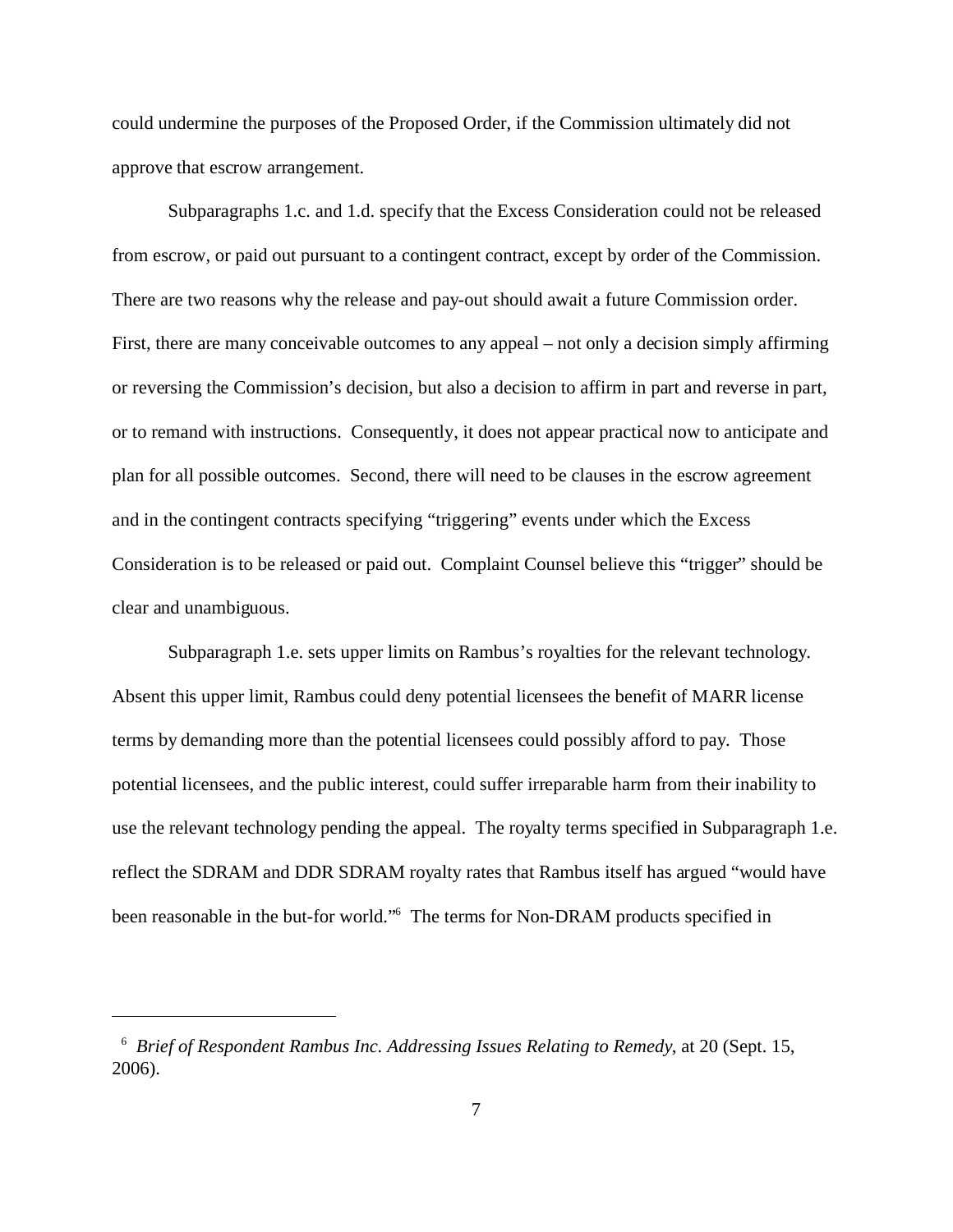Subparagraphs 1.e.(3) and 1.e.(4) have been calculated by applying the same ratios as between MARR royalty rates for DRAM products and Non-DRAM products.

The Commission should note that limiting the royalties that Rambus may charge to those specified in Subparagraph 1.e. will not eliminate all possibility of irreparable harm to potential licensees. There may be potential licensees that would have been able to pay MARR, but that cannot afford to pay Subparagraph 1.e. amounts into escrow. The only way to eliminate all possibility of such irreparable harm to potential licensees, however, is to deny completely Rambus's request for a stay pending appeal.

Subparagraphs 1.f. and 1.g. specify that Rambus should pay all escrow costs, and gives the escrow agent the duty and power to insure that Rambus does so. In particular, the escrow agent will have the power, at its own discretion, to redistribute the Excess Consideration to the Payers if Rambus fails to advance the escrow agent sufficient funds to cover all foreseeable escrow costs, including the cost of possible redistribution to Payers.

Subparagraph 2 of the Proposed Order contains (1) a statement as to the purpose of holding Excess Consideration in escrow and (2) a listing of some of the factors that the Commission will consider in deciding whether to grant prior approval to an escrow arrangement. This puts Rambus on notice as to some of the issues that it will need to address in its petition for prior approval.

8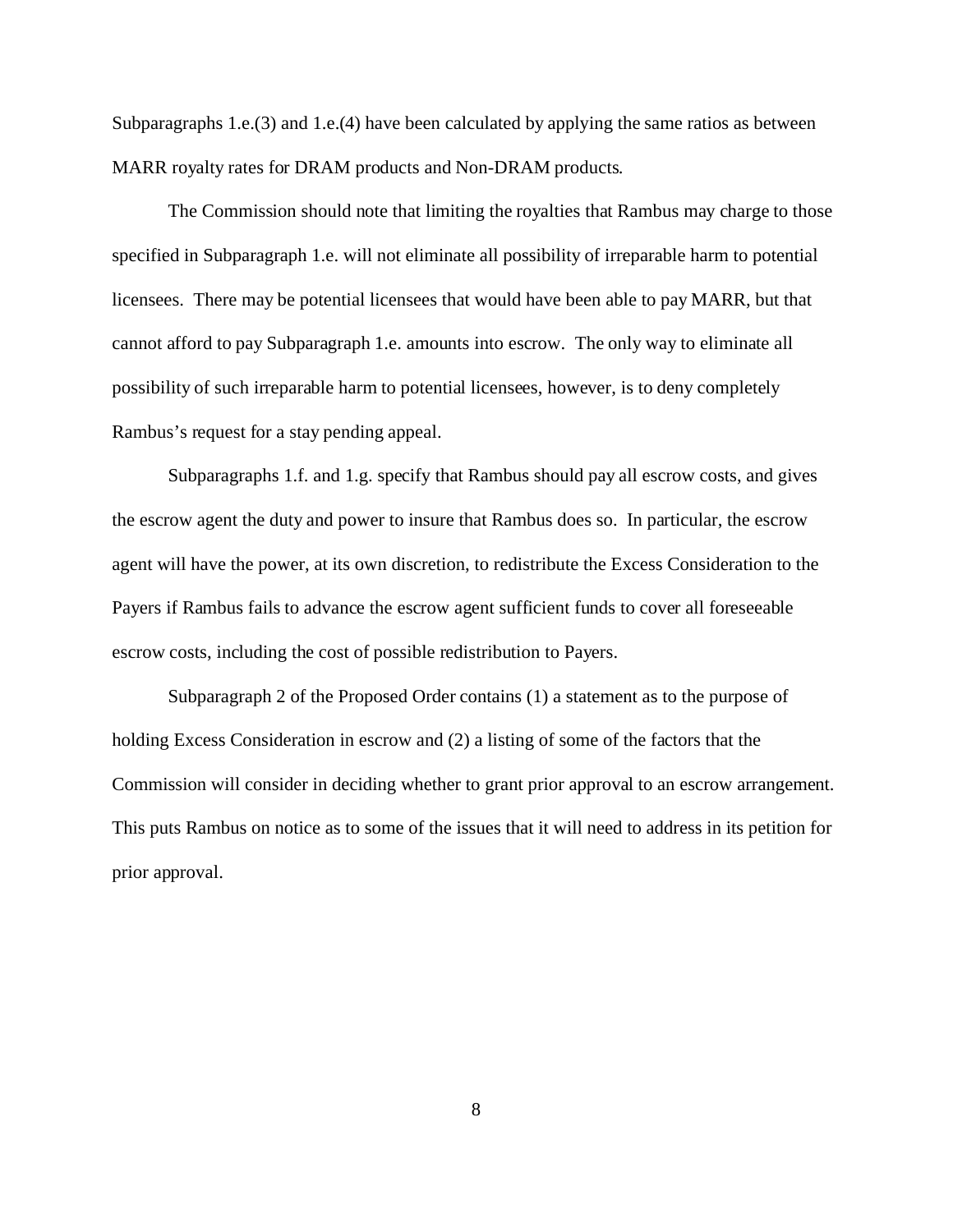## **V. CONCLUSION**

For all of these reasons Complaint Counsel suggest that the Commission, if it wishes to respond to the request by Rambus to stay the Final Order, issue the Proposed Order attached hereto as Attachment B.

Respectfully submitted,

*Assistant Director, Compliance Division* 

Rendell A. Davis, Jr. *Attorney, Compliance Division* 

Bureau of Competition Federal Trade Commission Washington, D.C. 20580

DATE: February 26, 2007

Jeffrey Schmidt Geoffrey D. Oliver *Director* Patrick J. Roach Richard B. Dagen Daniel P. Ducore *Counsel Supporting the Complaint* 

\_\_\_\_\_\_\_\_\_\_\_\_\_\_\_\_\_\_\_\_\_\_\_\_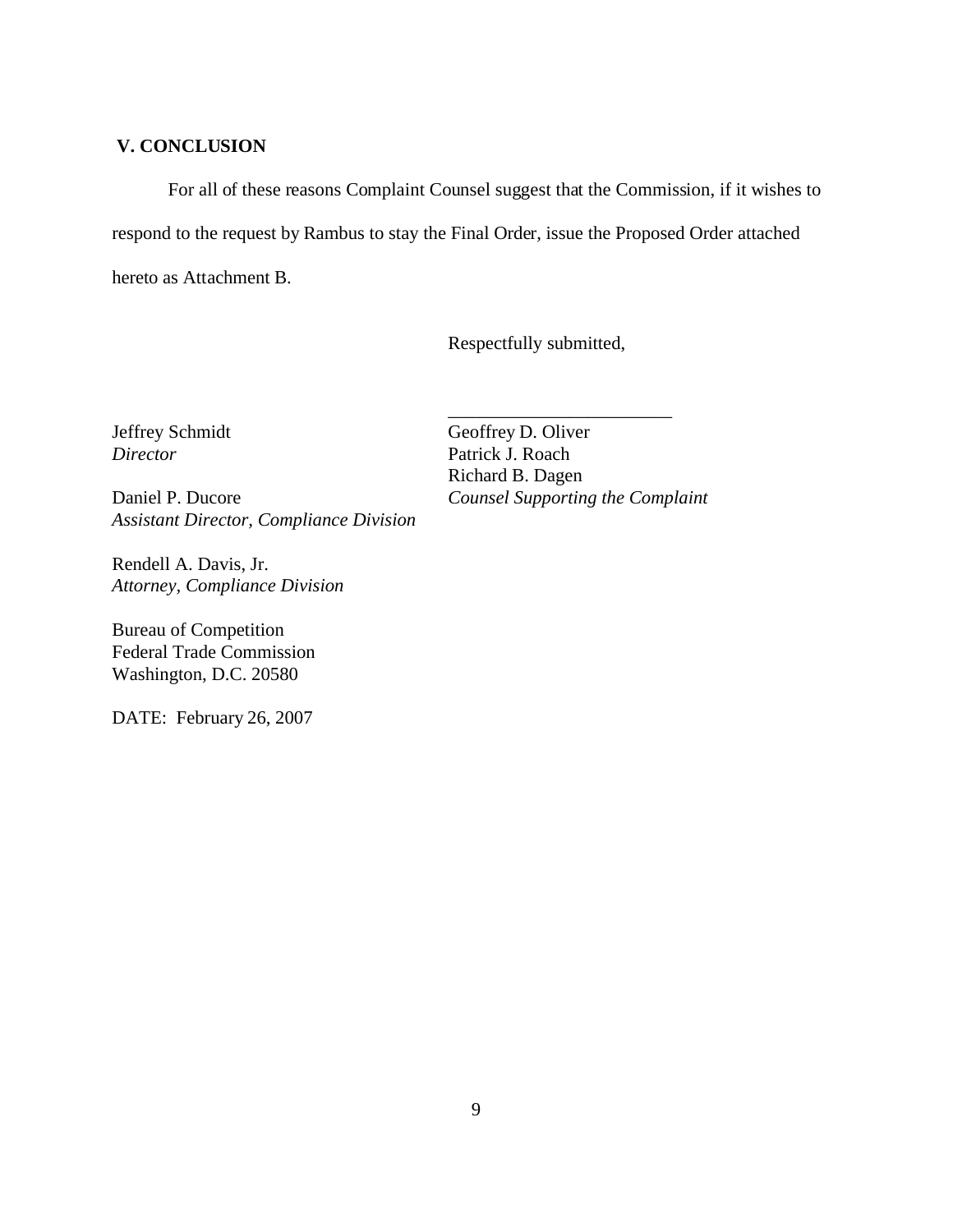#### **DRAM Revenue**



SDRAM, DDR and DDR2/3 market share breakdown from *TAM by Technology (by Mbit) – Q2 2006 Update* (iSuppli); total DRAM revenue from *Worldwide DRAM Revenue History and Forecast, 2000-2010* (Gartner Dataquest August 2006) [Attachment C in Complaint Counsel's Response to Rambus's Petition for Reconsideration of the Commission's Final Order].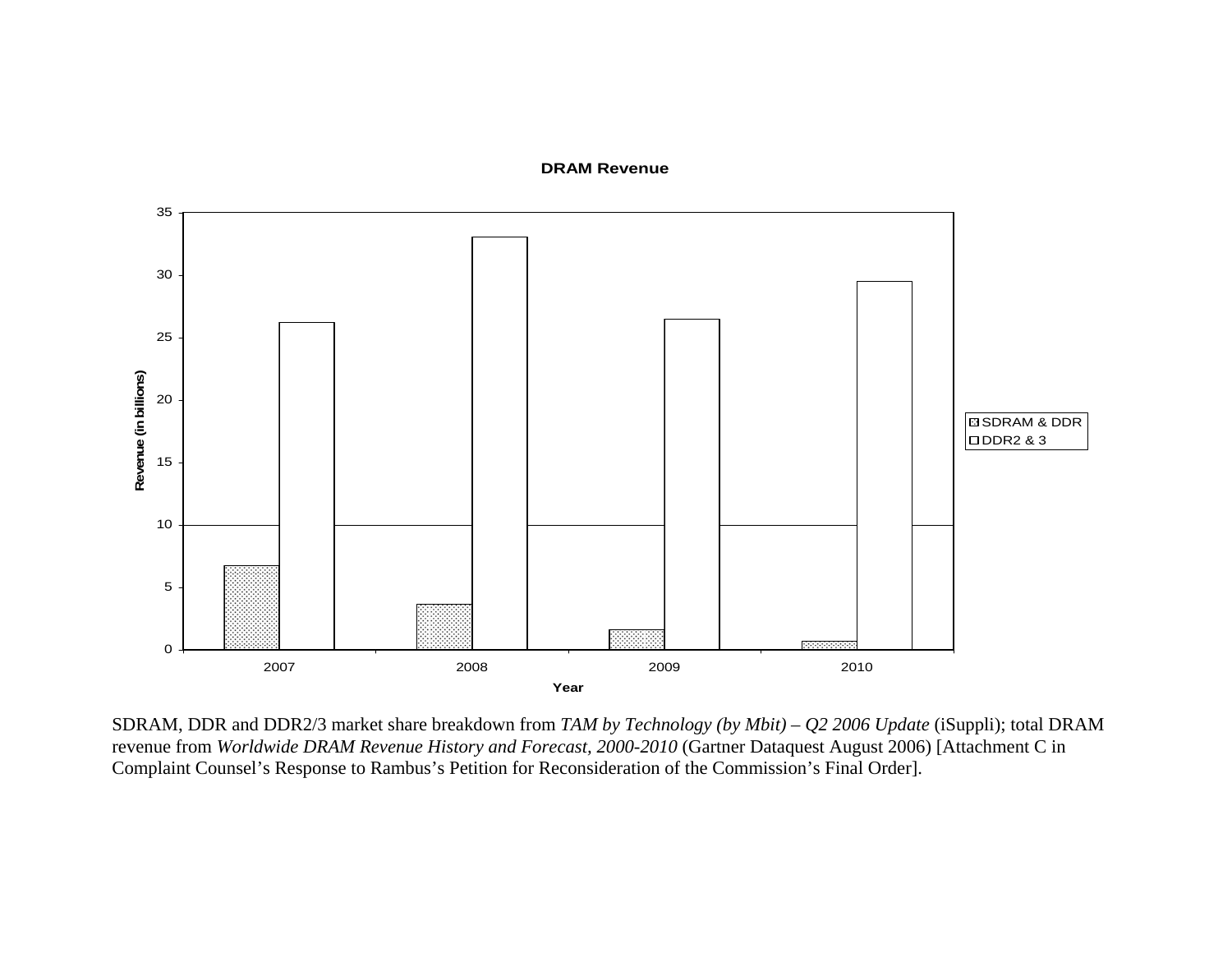# **Attachment B**

## **UNITED STATES OF AMERICA BEFORE FEDERAL TRADE COMMISSION**

**Commissioners: Deborah Platt Majoras, Chairman Pamela Jones Harbour Jon Leibowitz William E. Kovacic J. Thomas Rosch** 

**In the Matter of** 

**Docket No. 9302 RAMBUS INCORPORATED,**

 **a corporation.** 

## **PROPOSED ORDER GRANTING IN PART AND DENYING IN PART RESPONDENT'S MOTION FOR STAY OF ORDER PENDING APPEAL**

The Commission issued its Opinion and Final Order in this matter on February 2, 2007, and all parties were served as of February 12, 2007. Pursuant to Rule 3.56 of the Commission's Rules of Practice, 16 C.F.R. § 3.56, Respondent Rambus Inc. moved for a stay of the Final Order pending judicial review on February 16, 2007. The Commission has determined to grant Respondent's motion in part and to deny it in part..

Accordingly:

**IT IS ORDERED THAT** enforcement of, and Respondent's obligation to comply with, Paragraphs IV, V.A., VI, and VII of the Final Order in this matter be, and hereby are, stayed in part, upon the filing of a timely petition for review of the Final Order in an appropriate court of appeals until the court of appeals issues a ruling disposing of the petition for review, in accordance with the following conditions:

1. Respondent will be permitted to acquire, and to seek to acquire, rights to (but not possession of) fees, royalties, payments, judgments, and other consideration in excess of that permitted by Paragraphs IV, V.A., VI, and VII of the Final Order ("Excess Consideration"), **PROVIDED THAT:**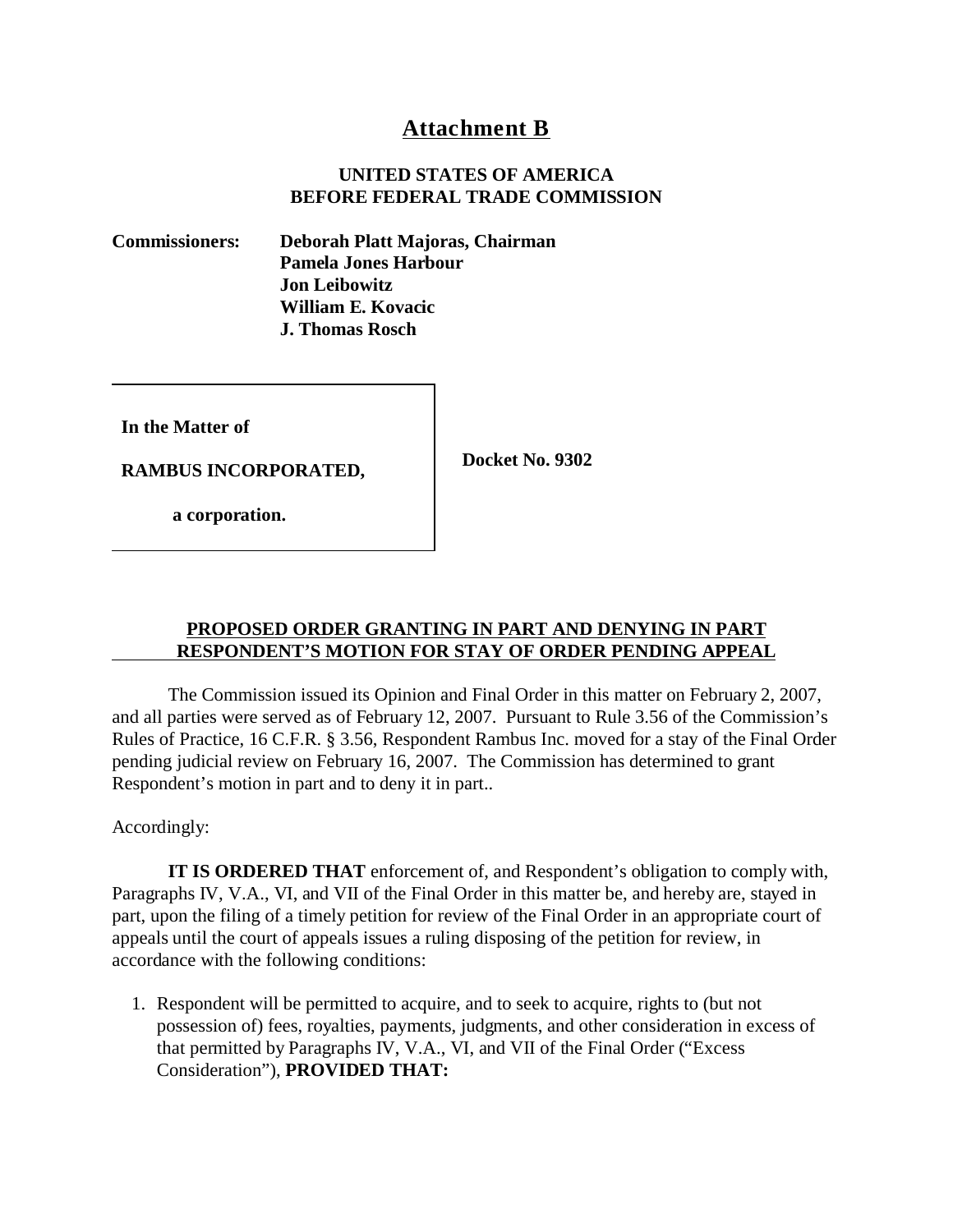- a. all Excess Consideration is (1) collected and held by an escrow agent that receives the prior approval of the Commission and only in a manner that receives the prior approval of the Commission, or (2) retained pursuant to contingent contract by the party paying such consideration.
- b. Excess Consideration is neither collected by an escrow agent nor held in escrow unless and until the escrow agent and the manner of collecting Excess Consideration, and of holding it in escrow, have received the prior approval of the Commission; *PROVIDED, HOWEVER, THAT* after such approval is granted, the escrow agent may collect Excess Consideration accruing prior to the grant of such approval, and may hold it in escrow;
- c. the Excess Consideration (and accrued interest) in escrow is held in escrow until redistributed, pursuant to an order of the Commission, either to Respondent or to the parties that paid such consideration;
- d. there is only one contingency under which the Excess Consideration (and any accrued interest) retained pursuant to contingent contract is payable to Respondent: the issuance by the Commission of an order authorizing Respondent to receive such Excess Consideration (and any such accrued interest);
- e. the total amount of fees, royalties, payments, judgments, and other consideration, both cash and in-kind, collected by Respondent, and sought to be collected by Respondent, for manufacture, sale, and use occurring during the First Royalty Period and the Second Royalty Period does not exceed (1) royalties of 0.75% for JEDEC-Compliant SDRAM, (2) royalties of 3.5% for JEDEC-Compliant DDR SDRAM, (3) royalties of 1.5% for JEDEC-Compliant Non-DRAM Products that comply with SDRAM Standards, and (4) royalties of 7% for JEDEC-Compliant Non-DRAM Products that comply with DDR SDRAM Standards;
- f. Respondent bears all costs of collecting the Excess Consideration, of holding and administering it in escrow, and of redistributing it ("Escrow Costs"); and
- g. the escrow agent, pursuant to its contract with Respondent and pursuant to written representations it makes to parties paying Excess Consideration into escrow ("Payers"), has a fiduciary duty to the Payers, including, but not limited to, a fiduciary duty to insure that none of the Excess Consideration (or accrued interest) is used to pay Escrow Costs; and, in the event that Respondent has not advanced the escrow agent sufficient funds to insure that all foreseeable Escrow Costs, including the cost of possible redistribution to Payers, will be covered by Respondent, the escrow agent will have the authority, at its own discretion, to immediately redistribute all of the Excess Consideration to the Payers.
- 2. The purpose of requiring that Excess Consideration be held in escrow is to insure, to the extent possible, that in the event that the relevant provisions of the Final Order are upheld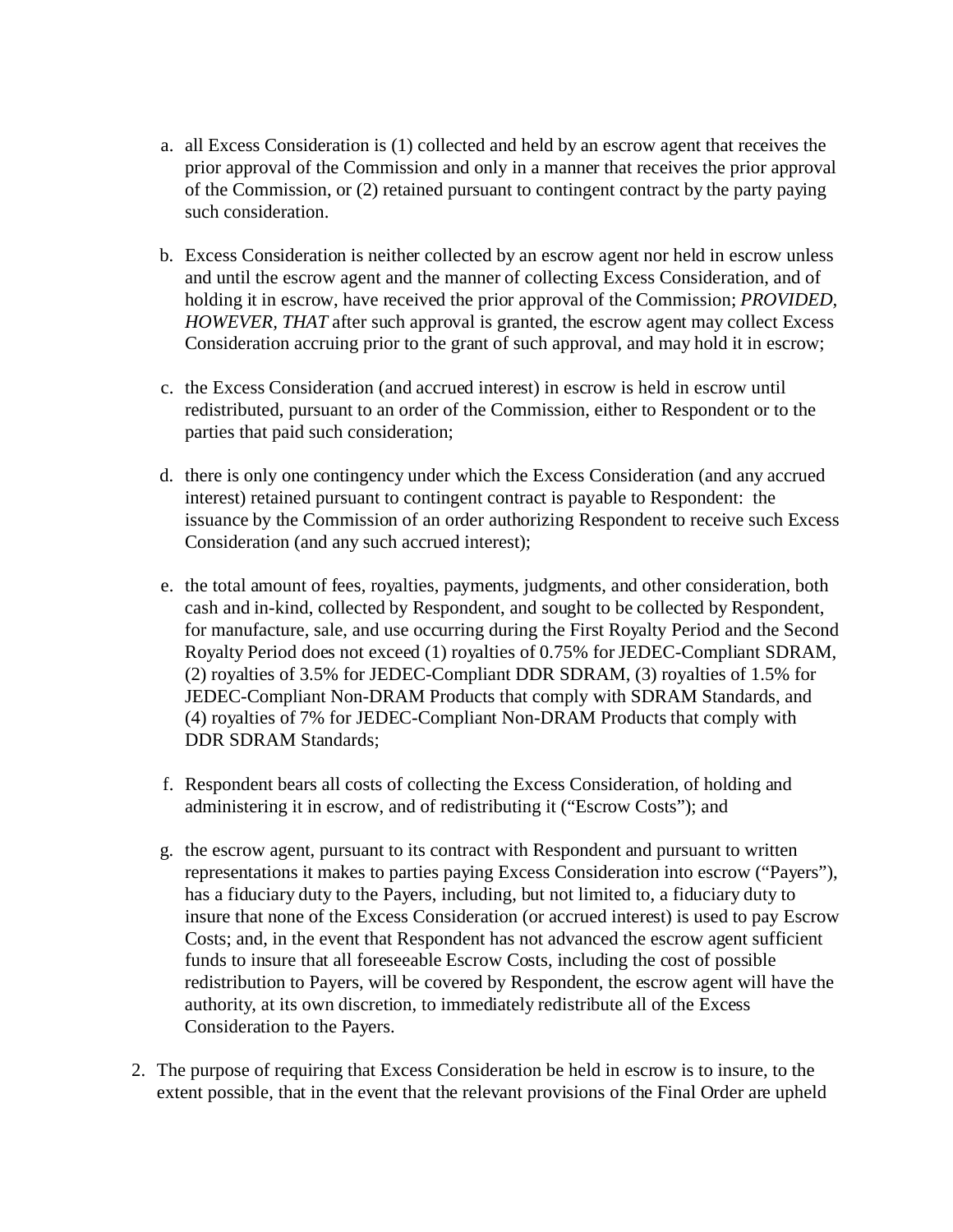on appeal, the Payers will be made whole. Consequently, the Commission will approve a manner of collecting Excess Consideration, and of holding it in escrow, only if there will be no commingling of Excess Consideration with other funds, and only if there will be a reliable accounting, with monthly reports to Payers, of the Excess Consideration in escrow. In determining whether to approve a manner of collecting Excess Consideration, and of holding it in escrow, the Commission will consider, *inter alia*, whether the interest to be earned by the Excess Consideration in escrow is consistent with interest from other investments with similar levels of liquidity and risk.

3. In all other respects, Paragraphs IV, V.A., VI, and VII of the Final Order are not stayed.

**IT IS FURTHER ORDERED THAT** Respondent's Motion for Stay be, and it hereby is, **DENIED** in all other respects.

By the Commission.

Donald S. Clark Secretary

SEAL

ISSUED: